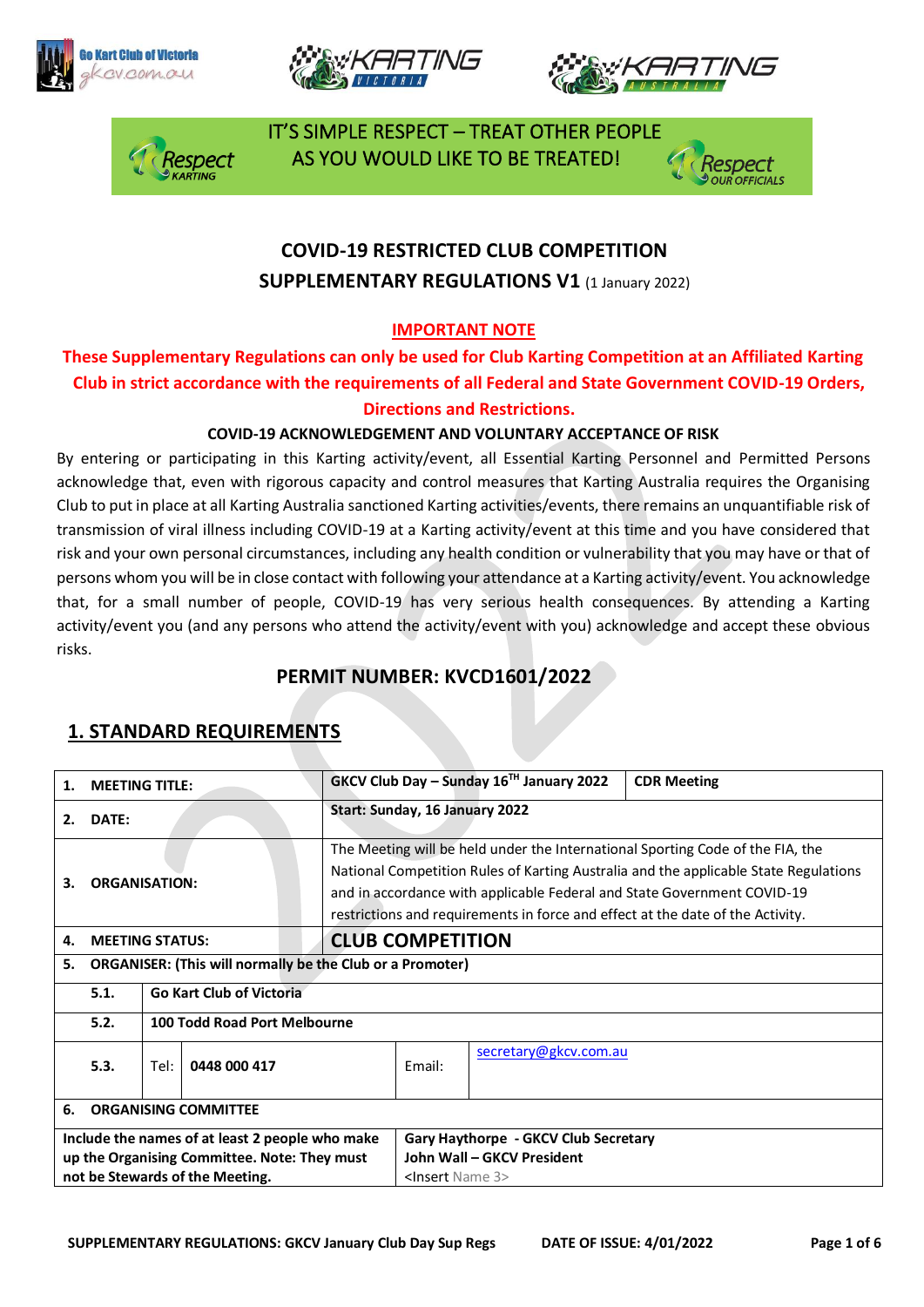







### IT'S SIMPLE RESPECT – TREAT OTHER PEOPLE AS YOU WOULD LIKE TO BE TREATED!

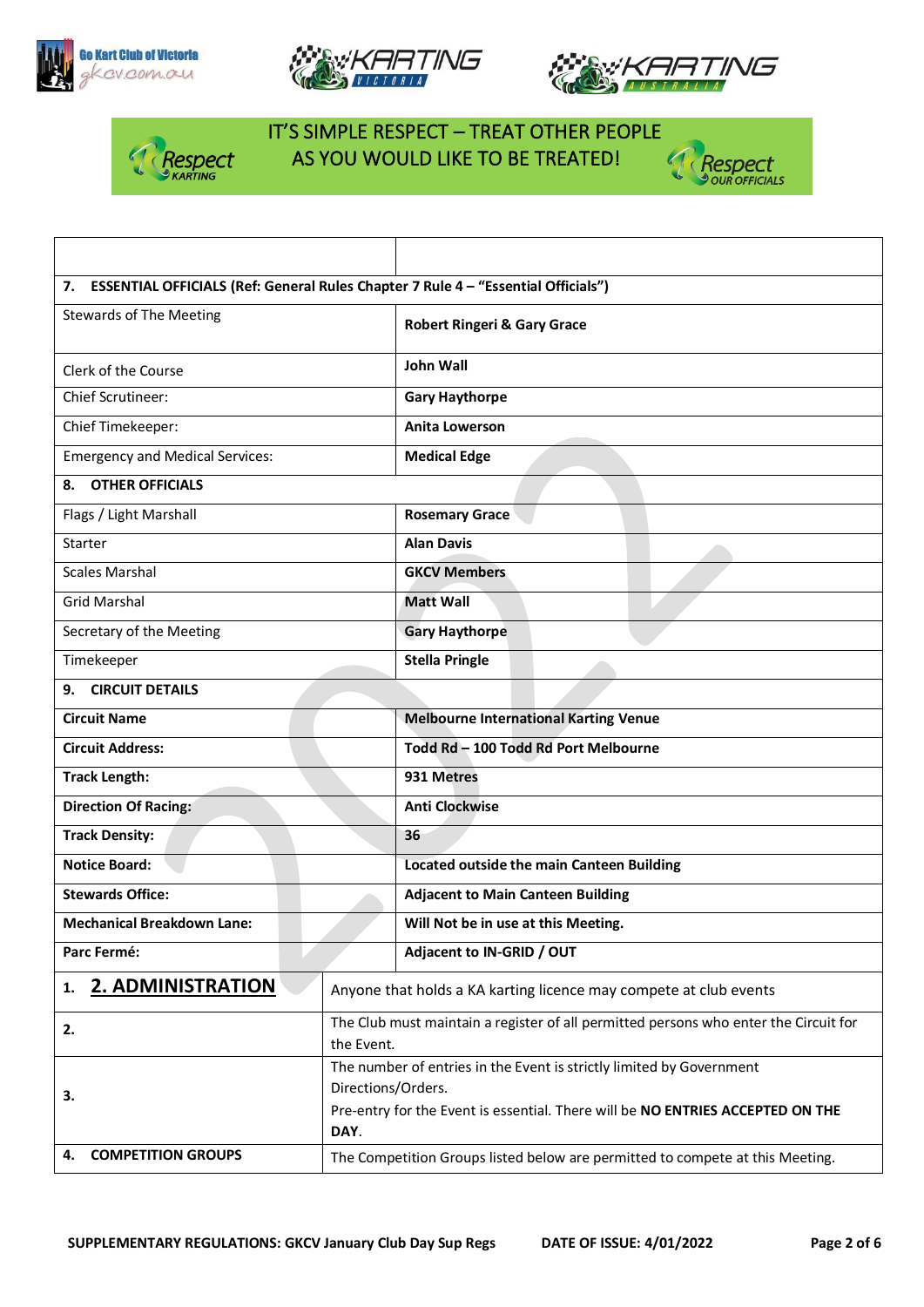







# IT'S SIMPLE RESPECT – TREAT OTHER PEOPLE **A Respect** AS YOU WOULD LIKE TO BE TREATED!



|                                                                                                                                                                                                                                                                                                                                                                                                                            |                                                                                                                                                                 | Competition Group names as listed in the 2022 Australian Karting Manual |                 |                                                |                                                           |  |
|----------------------------------------------------------------------------------------------------------------------------------------------------------------------------------------------------------------------------------------------------------------------------------------------------------------------------------------------------------------------------------------------------------------------------|-----------------------------------------------------------------------------------------------------------------------------------------------------------------|-------------------------------------------------------------------------|-----------------|------------------------------------------------|-----------------------------------------------------------|--|
|                                                                                                                                                                                                                                                                                                                                                                                                                            | Competition Rules Chapter 5 Rule 7 must be used.                                                                                                                |                                                                         |                 |                                                |                                                           |  |
| <b>Competition Group</b>                                                                                                                                                                                                                                                                                                                                                                                                   | <b>Eligible Classes for each Competition Group</b>                                                                                                              |                                                                         |                 |                                                |                                                           |  |
| <b>Cadet</b>                                                                                                                                                                                                                                                                                                                                                                                                               |                                                                                                                                                                 | Cadet 9                                                                 | Cadet 12        |                                                | <b>NOTE: Cadet 9 MUST be arranged</b><br>behind Cadet 12. |  |
| <b>Junior (Lower Performance)</b>                                                                                                                                                                                                                                                                                                                                                                                          |                                                                                                                                                                 | KA4                                                                     | Light           | Heavy                                          |                                                           |  |
| <b>Junior (Higher Performance)</b>                                                                                                                                                                                                                                                                                                                                                                                         |                                                                                                                                                                 | KA3                                                                     | KA <sub>2</sub> |                                                |                                                           |  |
| <b>Senior (Lower Performance)</b>                                                                                                                                                                                                                                                                                                                                                                                          | KA3                                                                                                                                                             | Light                                                                   | Medium          | Victorian Combined Light / Medium<br>& Masters |                                                           |  |
| <b>Senior TaG</b>                                                                                                                                                                                                                                                                                                                                                                                                          |                                                                                                                                                                 | <b>TaG 125</b>                                                          | Light           | <b>Heavy</b>                                   | X30 Light                                                 |  |
| Should any Competition Group reach 80% of the Track Density, the Classes in that Competition Group may be split into two<br>$\bullet$<br>(2) groups.                                                                                                                                                                                                                                                                       |                                                                                                                                                                 |                                                                         |                 |                                                |                                                           |  |
| <b>ENTRIES</b><br>5.                                                                                                                                                                                                                                                                                                                                                                                                       |                                                                                                                                                                 |                                                                         |                 |                                                |                                                           |  |
| 2.1 ENTRIES OPEN:                                                                                                                                                                                                                                                                                                                                                                                                          | 1st January 2022                                                                                                                                                |                                                                         |                 |                                                |                                                           |  |
| 2.2 ENTRIES CLOSE:                                                                                                                                                                                                                                                                                                                                                                                                         | -12 Midnight Friday 14th January 2022<br>NO LATE ENTRIES ACCEPTED.<br>All Classes will be capped at Track Density (36)<br>There will be NO Over scribed Classes |                                                                         |                 |                                                |                                                           |  |
| <b>ENTRY FEE</b><br>6.                                                                                                                                                                                                                                                                                                                                                                                                     |                                                                                                                                                                 |                                                                         |                 |                                                |                                                           |  |
| 3.1 The Entry Fee for each Competition Group at this Meeting including GST including the TDF levy is as follows:                                                                                                                                                                                                                                                                                                           |                                                                                                                                                                 |                                                                         |                 |                                                |                                                           |  |
| GKCV Club Member or Casual Member \$55 1 <sup>st</sup> Entry / \$40 2 <sup>nd</sup> Entry - via Online SecurePay ONLY                                                                                                                                                                                                                                                                                                      |                                                                                                                                                                 |                                                                         |                 |                                                |                                                           |  |
| 7. ENTRY PROCEDURE                                                                                                                                                                                                                                                                                                                                                                                                         |                                                                                                                                                                 |                                                                         |                 |                                                |                                                           |  |
| 4.1 Each Entry for this Meeting must be made using the CMS as follows:<br>Log on to your driver information via http://www.karting.net.au/<br>Click on the licence and entries icon (top centre of the screen)<br>Click on the "Enter a Race Meeting" icon<br>Enter your log on details<br>Under 'My Details' functions, choose 'Pre Enter Race Meeting'<br>Choose the State in which the Meeting is being held - VICTORIA |                                                                                                                                                                 |                                                                         |                 |                                                |                                                           |  |
| Choose the Club who is the Organiser of the Meeting - GO KART CLUB OF VICTORIA<br>٠                                                                                                                                                                                                                                                                                                                                        |                                                                                                                                                                 |                                                                         |                 |                                                |                                                           |  |
| <b>MINIMUM ENTRIES</b><br>8.                                                                                                                                                                                                                                                                                                                                                                                               |                                                                                                                                                                 |                                                                         |                 |                                                |                                                           |  |
| 5.1 8 is the minimum number of pre-entries which must be received for each Competition Group.                                                                                                                                                                                                                                                                                                                              |                                                                                                                                                                 |                                                                         |                 |                                                |                                                           |  |
| 5.2 If insufficient entries are received for a Competition Group to form in its own right, the Competition Group must be<br>consolidated in accordance with the Competition Rules Chapter 1 - Rule 9.                                                                                                                                                                                                                      |                                                                                                                                                                 |                                                                         |                 |                                                |                                                           |  |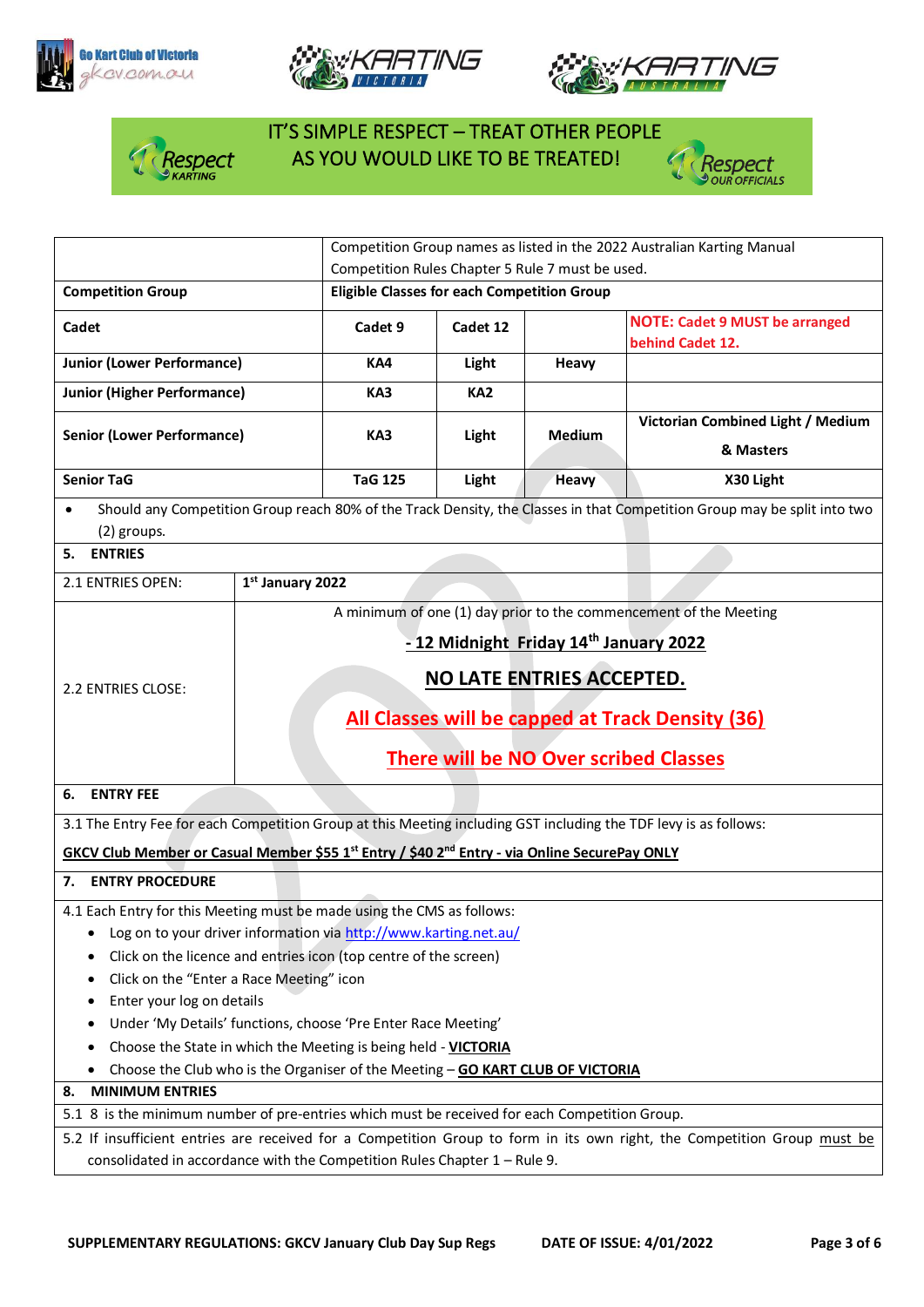







 IT'S SIMPLE RESPECT – TREAT OTHER PEOPLE RESPECT AS YOU WOULD LIKE TO BE TREATED!<br>KARTING



### **3. SPECIFIC COVID-19 RESTRICTION AND MITIGATION REQUIREMENTS**

| <b>COVIDSafe ACTION PLAN</b> (When required at law) The Club has completed a COVIDSafe Action Plan and submitted it to the     |                                                                                                                                                                                                                                           |  |  |  |  |  |
|--------------------------------------------------------------------------------------------------------------------------------|-------------------------------------------------------------------------------------------------------------------------------------------------------------------------------------------------------------------------------------------|--|--|--|--|--|
| relevant State Government Department. All actions identified as being required to be done to create a COVIDSafe Event and Club |                                                                                                                                                                                                                                           |  |  |  |  |  |
| facility must be carried out prior to and during the Event.                                                                    |                                                                                                                                                                                                                                           |  |  |  |  |  |
| 1.                                                                                                                             | PERMITTED AND NON-PERMITTED PERSONS                                                                                                                                                                                                       |  |  |  |  |  |
|                                                                                                                                | No person who has symptoms consistent with COVID-19 (this includes any fever, respiratory                                                                                                                                                 |  |  |  |  |  |
| 1.1.                                                                                                                           | symptoms, shortness of breath, sore throat, cough, lack of smell or fatigue) is permitted to attend                                                                                                                                       |  |  |  |  |  |
|                                                                                                                                | the Circuit or participate in the Event.                                                                                                                                                                                                  |  |  |  |  |  |
|                                                                                                                                | Any person who starts to feel unwell or to exhibit symptoms of COVID-19 during the Event must                                                                                                                                             |  |  |  |  |  |
| 1.2.                                                                                                                           | immediately avoid contact with all persons at the Circuit and MUST IMMEDIATELY LEAVE the                                                                                                                                                  |  |  |  |  |  |
|                                                                                                                                | Circuit.                                                                                                                                                                                                                                  |  |  |  |  |  |
|                                                                                                                                |                                                                                                                                                                                                                                           |  |  |  |  |  |
|                                                                                                                                | Note - The number chosen in 2.1 must not exceed the maximum number of people permitted to gather under State                                                                                                                              |  |  |  |  |  |
| 2.                                                                                                                             | <b>Public Health Authority Orders/Directions/Regulations.</b>                                                                                                                                                                             |  |  |  |  |  |
|                                                                                                                                | SOCIAL DISTANCING AND DENSITY REQUIRMENTS                                                                                                                                                                                                 |  |  |  |  |  |
| 2.1.                                                                                                                           | Essential Karting Personnel and Permitted Persons are not permitted to gather in groups greater than Choose a                                                                                                                             |  |  |  |  |  |
|                                                                                                                                | number while in attendance at the Event. (Delete if no limit on Group size by the State Government required)                                                                                                                              |  |  |  |  |  |
| 2.2.                                                                                                                           | Government prescribed Social Distancing measures must always be observed.                                                                                                                                                                 |  |  |  |  |  |
| 2.3.                                                                                                                           | The use by Permitted Persons of any indoor facilities is strictly limited by the Density Quotient of the room as included                                                                                                                 |  |  |  |  |  |
|                                                                                                                                | in the Club's COVIDSafe Action Plan.                                                                                                                                                                                                      |  |  |  |  |  |
| 2.4.                                                                                                                           | Food service provided at the Event must fully comply with all State Public Health<br>Authority                                                                                                                                            |  |  |  |  |  |
|                                                                                                                                | Orders/Directions/Regulations.                                                                                                                                                                                                            |  |  |  |  |  |
|                                                                                                                                | Hand Hygiene must be available at all food service outlets.<br>$\bullet$                                                                                                                                                                  |  |  |  |  |  |
|                                                                                                                                | Regular cleaning in accordance with the Club's COVIDSafe Action Plan MUST be carried out throughout the Event.                                                                                                                            |  |  |  |  |  |
| 3.                                                                                                                             | <b>Check In Requirements</b>                                                                                                                                                                                                              |  |  |  |  |  |
|                                                                                                                                | All Attendees MUST complete and submit the Karting Australia COVID-19 Declaration, or the compulsory State                                                                                                                                |  |  |  |  |  |
| 3.1                                                                                                                            | Government issued QR Code Check-In (delete which is not relevant) upon arrival at the venue if required by the<br><b>State or Federal Government.</b>                                                                                     |  |  |  |  |  |
|                                                                                                                                |                                                                                                                                                                                                                                           |  |  |  |  |  |
| 4.                                                                                                                             | HYGIENE FACILITIES - TOILET/WASHROOM FACILITIES and HAND SANITISER                                                                                                                                                                        |  |  |  |  |  |
| 4.1                                                                                                                            | The Club is required to provide facilities to ensure general and sensible hygiene practices are maintained.                                                                                                                               |  |  |  |  |  |
| 4.2                                                                                                                            | Toilet and washroom facilities at the Circuit must be open and available for use.                                                                                                                                                         |  |  |  |  |  |
|                                                                                                                                | Washroom facilities must be properly equipped with liquid soap, running water and either air hand driers or paper                                                                                                                         |  |  |  |  |  |
| 4.3                                                                                                                            | towels.                                                                                                                                                                                                                                   |  |  |  |  |  |
|                                                                                                                                | The toilets and washroom facilities must be cleaned at least once during the day or as otherwise required in                                                                                                                              |  |  |  |  |  |
|                                                                                                                                | accordance with the Club's COVIDSafe Action Plan                                                                                                                                                                                          |  |  |  |  |  |
| 4.4                                                                                                                            | It is strongly recommended that Essential Karting Personnel and Permitted Persons bring their own supply of hand<br>sanitiser for use in accordance with government recommendations in addition to hand sanitiser that is supplied by the |  |  |  |  |  |
|                                                                                                                                | Club.                                                                                                                                                                                                                                     |  |  |  |  |  |
|                                                                                                                                |                                                                                                                                                                                                                                           |  |  |  |  |  |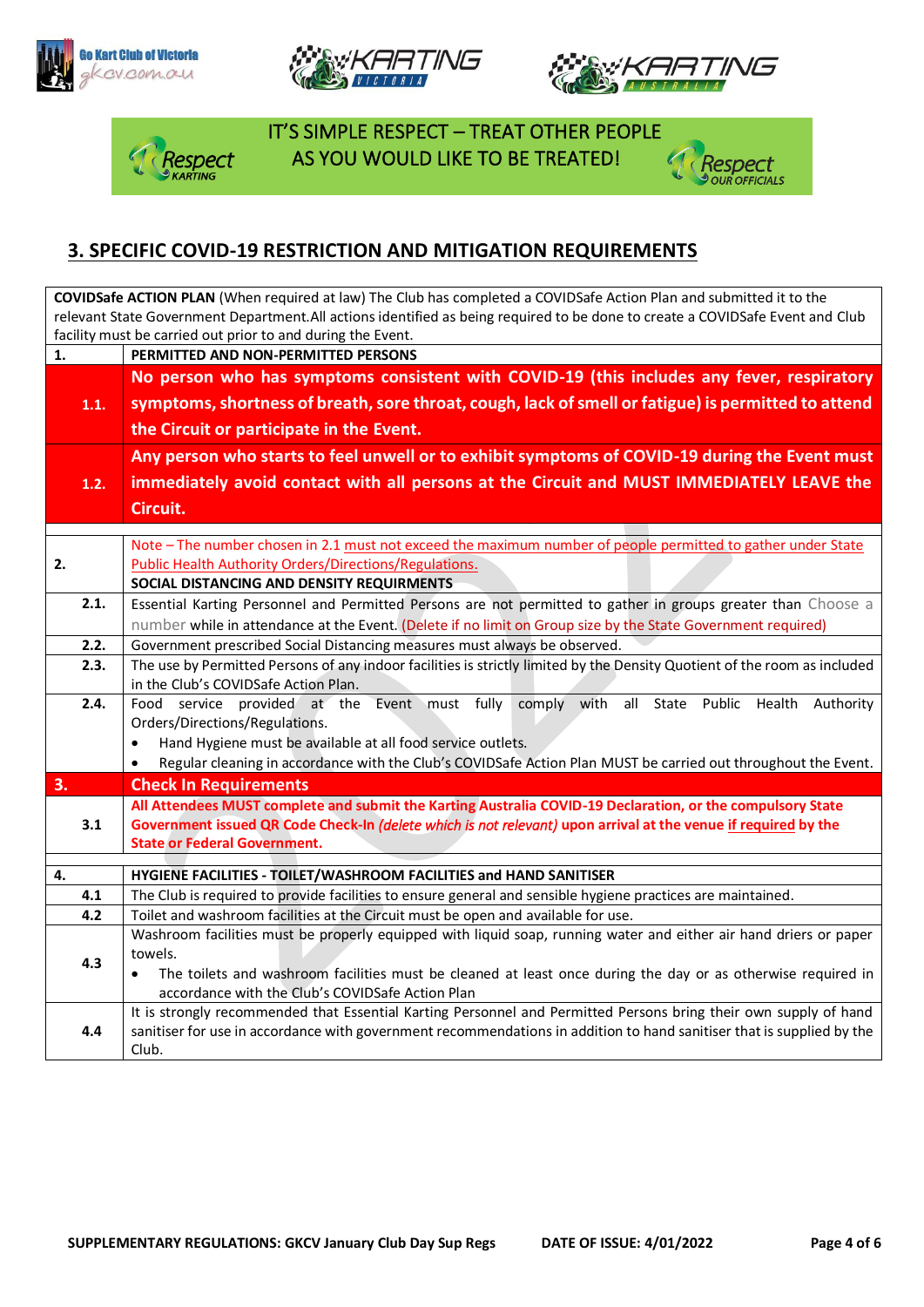







# IT'S SIMPLE RESPECT – TREAT OTHER PEOPLE Respect AS YOU WOULD LIKE TO BE TREATED!



### **4. COMPETITION**

|                                                                                                                   | 1. FORMAT OF RACING - CLUB COMPETITION GROUPS                                                                                               |                                                                                      |                                                                                                |  |  |  |
|-------------------------------------------------------------------------------------------------------------------|---------------------------------------------------------------------------------------------------------------------------------------------|--------------------------------------------------------------------------------------|------------------------------------------------------------------------------------------------|--|--|--|
| 1.1                                                                                                               | <b>Practice</b>                                                                                                                             | with fastest time on Grid 1, and so on                                               | One 4 minute Timed session - The timed practice will determine grid positions for Heat 1 & 2 - |  |  |  |
| 1.2                                                                                                               | <b>Heats 1 &amp; 2</b>                                                                                                                      | 8 Laps each - Results from Timed practise - Fastest to the front for Heats 1 & 2     |                                                                                                |  |  |  |
| 1.3                                                                                                               | Heat 3                                                                                                                                      |                                                                                      |                                                                                                |  |  |  |
| 1.4                                                                                                               | 8 Laps - Points from Finishing Positions from Heats 1 & 2 - lowest points to pole and so on                                                 |                                                                                      |                                                                                                |  |  |  |
| 2.                                                                                                                | 11 Laps - Final Only Counts - Finishing Positions from Heat 3 to Pole and so on<br>Final                                                    |                                                                                      |                                                                                                |  |  |  |
|                                                                                                                   | <b>ACCESS TO CIRCUIT</b>                                                                                                                    |                                                                                      |                                                                                                |  |  |  |
| 3.1                                                                                                               | Competitors will be permitted to enter the Circuit from 6.30am on 16 <sup>th</sup> January 2022                                             |                                                                                      |                                                                                                |  |  |  |
|                                                                                                                   | <b>DRIVERS BRIEFING</b><br>3.                                                                                                               |                                                                                      |                                                                                                |  |  |  |
| 4.1                                                                                                               | Drivers Briefing notes will be advised in an electronic format OR over the PA system to all Competitors. Any                                |                                                                                      |                                                                                                |  |  |  |
| 4.                                                                                                                | <b>SCRUTINEERING</b>                                                                                                                        | questions should be directed to the Chief Steward prior to the start of Competition. |                                                                                                |  |  |  |
|                                                                                                                   |                                                                                                                                             |                                                                                      |                                                                                                |  |  |  |
| All Competitors will be required to complete an electronic Scrutineering Form - via a URL provided to them by the |                                                                                                                                             |                                                                                      |                                                                                                |  |  |  |
| 5.1                                                                                                               | Host Club.                                                                                                                                  |                                                                                      |                                                                                                |  |  |  |
|                                                                                                                   | https://kartingaustralia.wufoo.com/forms/ka-scrutineering-record-GKCV/                                                                      |                                                                                      |                                                                                                |  |  |  |
| 5.2                                                                                                               | This form will be submitted to the Race Secretary in an electronic format.                                                                  |                                                                                      |                                                                                                |  |  |  |
| 5. FUEL                                                                                                           |                                                                                                                                             |                                                                                      |                                                                                                |  |  |  |
| 6.1                                                                                                               | PULP and E10 PULP are the only fuels permitted to be used at this Meeting.                                                                  |                                                                                      |                                                                                                |  |  |  |
| 6.2                                                                                                               | Control Fuel Will Not be used at this Meeting.                                                                                              |                                                                                      |                                                                                                |  |  |  |
| <b>TIMETABLE</b><br>6.                                                                                            |                                                                                                                                             |                                                                                      |                                                                                                |  |  |  |
| 7.1                                                                                                               | Sunday 16th January 2022                                                                                                                    |                                                                                      |                                                                                                |  |  |  |
|                                                                                                                   |                                                                                                                                             | <b>TIME</b>                                                                          | <b>ACTIVITY</b>                                                                                |  |  |  |
| a)                                                                                                                |                                                                                                                                             | 6.30am                                                                               | Gates open                                                                                     |  |  |  |
| b)                                                                                                                |                                                                                                                                             | 7.00am                                                                               | <b>Canteen opens</b>                                                                           |  |  |  |
| c)                                                                                                                |                                                                                                                                             | 8.00am                                                                               | <b>Practice</b>                                                                                |  |  |  |
| d)                                                                                                                |                                                                                                                                             | 9.15am                                                                               | Racing                                                                                         |  |  |  |
| e)                                                                                                                |                                                                                                                                             | 4.30pm                                                                               | <b>Finish of Racing - approx</b>                                                               |  |  |  |
| <b>TROPHIES AND PRIZES</b><br>7.                                                                                  |                                                                                                                                             |                                                                                      |                                                                                                |  |  |  |
| 8.1                                                                                                               | Trophies for 1st, 2 <sup>nd</sup> & 3 <sup>rd</sup> places ONLY. Trophies will only be presented if CLASSES meet minimum ENTRY requirements |                                                                                      |                                                                                                |  |  |  |
|                                                                                                                   |                                                                                                                                             |                                                                                      |                                                                                                |  |  |  |